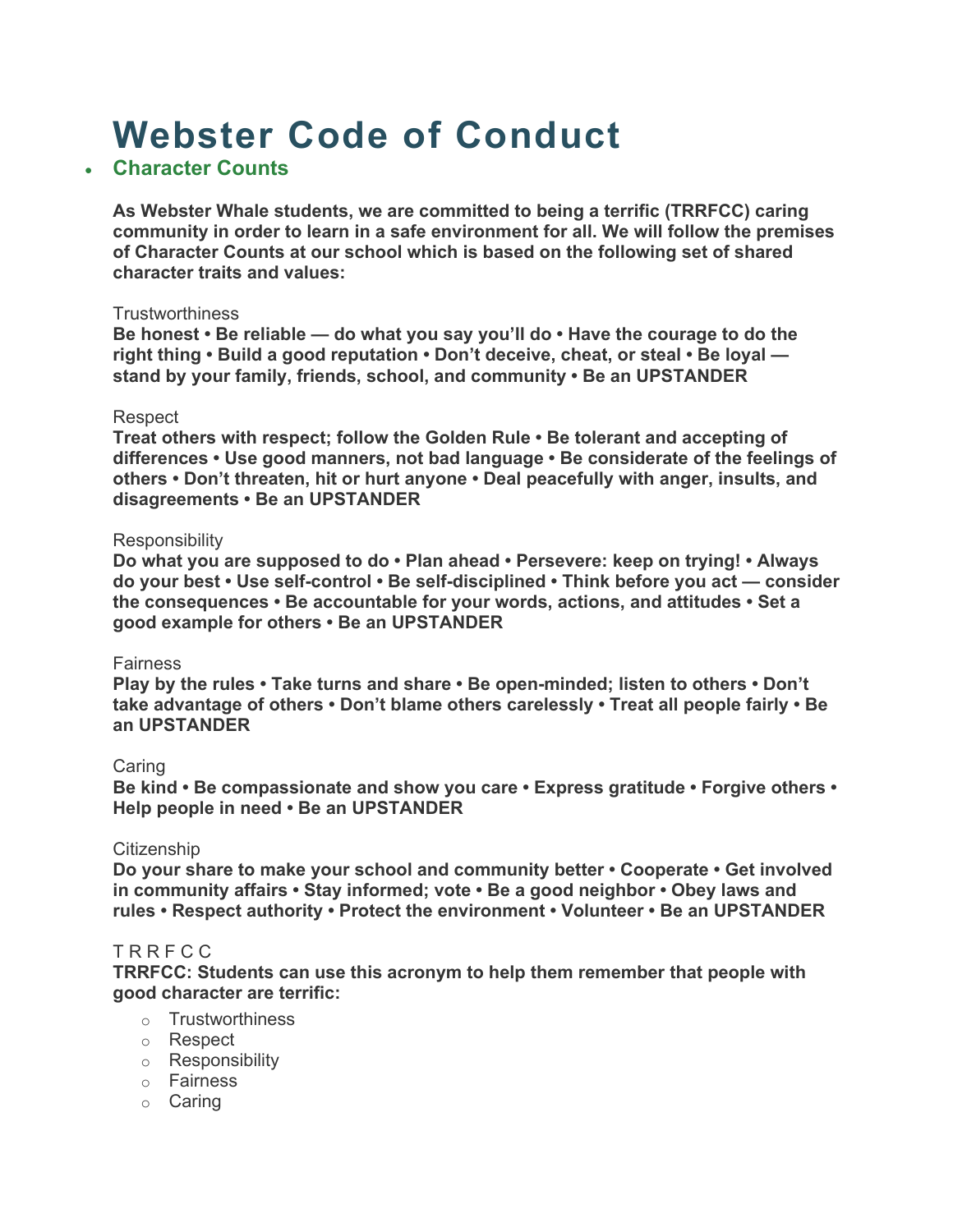o Citizenship

# **Rules for Good Citizenship at Webster School**

## **GENERAL RULES**

Soda is not allowed at school.

Fighting will not be tolerated at any time for any reason.

Children late to school must report to the office. A "late slip" is required for entry into the classroom.

 Cell phones should be off at school, not seen or heard except before and after school. We are not responsible for lost or damaged phones.

Students always walk in the hallways, moving quietly to avoid disruption of the learning in other classes.

Students should only be in a room with an adult present.

## **DRESS CODES**

- Children are to wear comfortable clothing to school.
- No open-toed shoes, sandals, or other footwear that does not adequately cover the feet.
- T-shirts are fine, but may not have any logo or other "artwork" that is deemed inappropriate for school.
- Girls should be makeup-free.
- • Tops, shorts, and skirts must be appropriate even when you bend down or raise your hand.
- If any student is not appropriately dressed for school, the parent will be contacted and the child must change into proper school attire.

# **GOING TO AND FROM SCHOOL**

- Students walking to and from school are to use the sidewalks and crosswalks and avoid walking through the bus lane and parking lots.
- • Parents using the front of school drop-off valet shall drive 5 mph. Do not park in the lower parking lot bus lane. No illegal U-turns shall be made near the Boys and Girls Club.
- Students should not get into conversations, accept gifts or rides from strangers.
- • School rules start when you leave your house in the morning until you get back home in the afternoon.

## **BEFORE SCHOOL/AFTER SCHOOL**

 • Students should arrive at school between 8:15 and 8:30 a.m. and go directly to their classrooms. Breakfast is served at 8:15 a.m. M-F.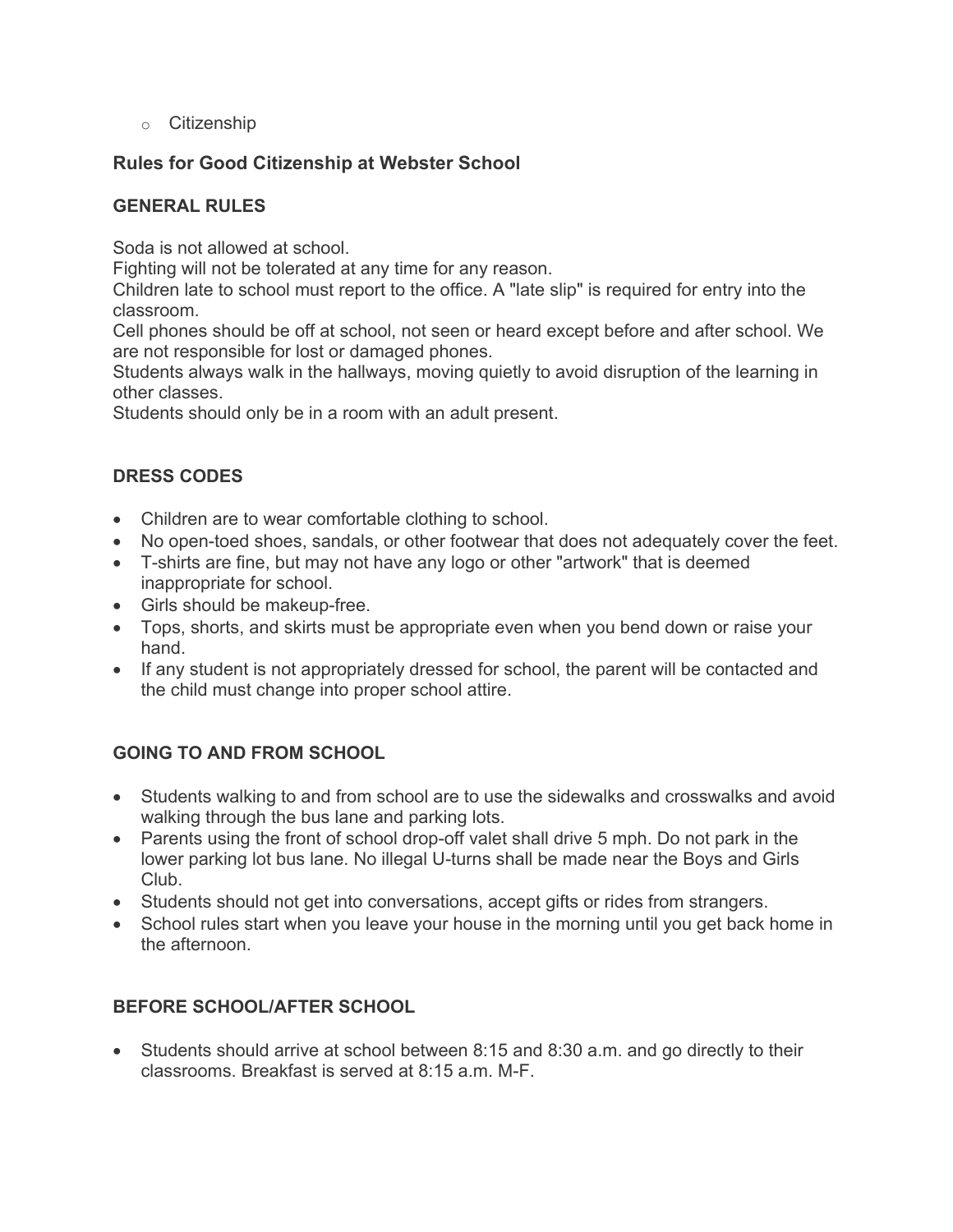- If you need to drop your child off earlier, please adjust the time by carpooling with another family.
- • Students should be picked up after school in front or in the lower parking lot. DO NOT use the staff parking lot to drop off or pick up your child.
- • After school has been dismissed, students leave campus unless enrolled in the Boys and Girls Club.

# **CAFETERIA/LUNCH BENCHES**

- Students are expected to eat with proper table manners.
- Sodas or glass bottled drinks are NOT permitted due to safety.
- • Students in the cafeteria should sit at a table and remain seated until dismissed by a supervisor.
- • The table area should be cleaned. The floor under the seat should be cleaned. Trash should be thrown in the trash cans. Recycled items should be recycled.
- Students at the lunch benches may proceed to the playground after cleaning their area and when dismissed by the campus supervisor.
- Students should finish food and snacks before walking and running.
- Food and drinks are used inside the designated eating areas.

# **PLAYGROUND**

- No games of physical contact may be played, such as tackle football, wrestling, tag, etc.
- Students should always follow all adult directions.
- Students should quickly report any problems or injuries to a campus supervisor.
- • Students should keep from chasing, teasing, insulting or making any insensitive comments.
- When a whistle is blown, a student should stop in place and look to see if they are being called.
- Personal sports equipment or toys are to stay at home.
- The school is not responsible for lost or damaged articles.
- Students may not leave the playground or go to classrooms without an adult.

## **RESTROOMS**

- Restrooms may be used during the recess period and lunch.
- Students should report any problems in the bathrooms immediately to a campus supervisor or adult.

## **PLAYGROUND EQUIPMENT**

• Ladder: the next student in line should wait until the person on the ladder is halfway across.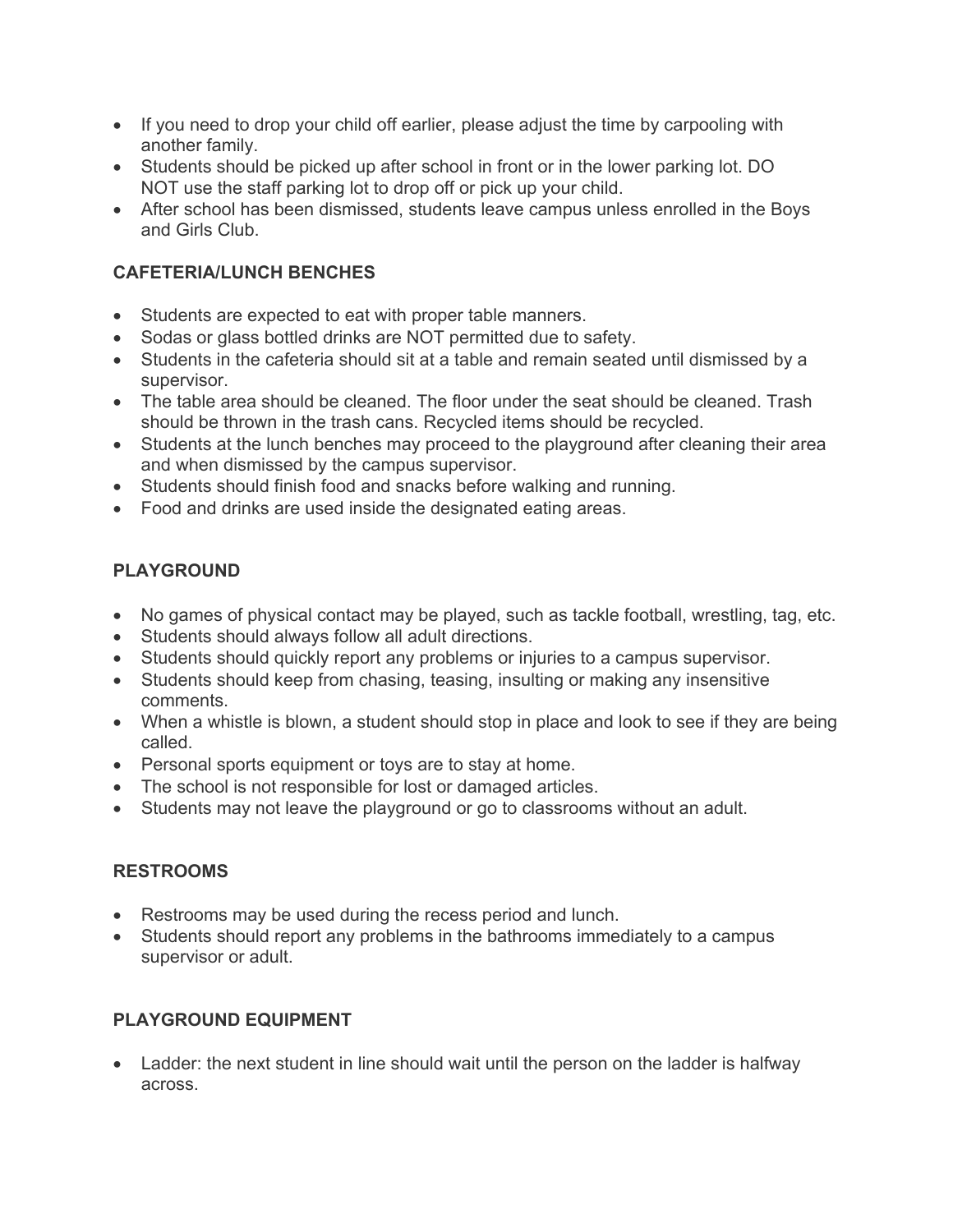pushing or shoving while waiting in line. No chase. • Climbing Structure; Children should flow in one direction. No climbing up slides. No



## **OLWEUS ANTI-BULLYING PROGRAM**

 such as vandalism and truancy. The Olweus Program has been implemented in more than The Olweus Program (pronounced Ol-VAY-us) is a comprehensive approach that includes schoolwide, classroom, individual, and community components. The program is focused on long-term change that creates a safe and positive school climate. It is designed and evaluated for use in elementary, middle, junior high, and high schools (K-12). The program's goals are to reduce and prevent bullying problems among school children and to improve peer relations at school. The program has been found to reduce bullying among students, improve the social climate of classrooms, and reduce related antisocial behaviors, a dozen countries around the world, and in thousands of schools in the United States.

# **OUR SCHOOL'S ANTI-BULLYING RULES**

- **1. We will not bully others.**
- **2. We will try to help students who are bullied.**
- **3. We will try to include students who are left out.**

**4. If we know that somebody is being bullied, we will tell an adult at school and an adult at home.** 

## **Definition**

 Olweus defines bullying as when someone repeatedly and on purpose says or does mean or hurtful things to another person who has a hard time defending himself or herself.

According to Dr. Olweus, this definition includes three important components: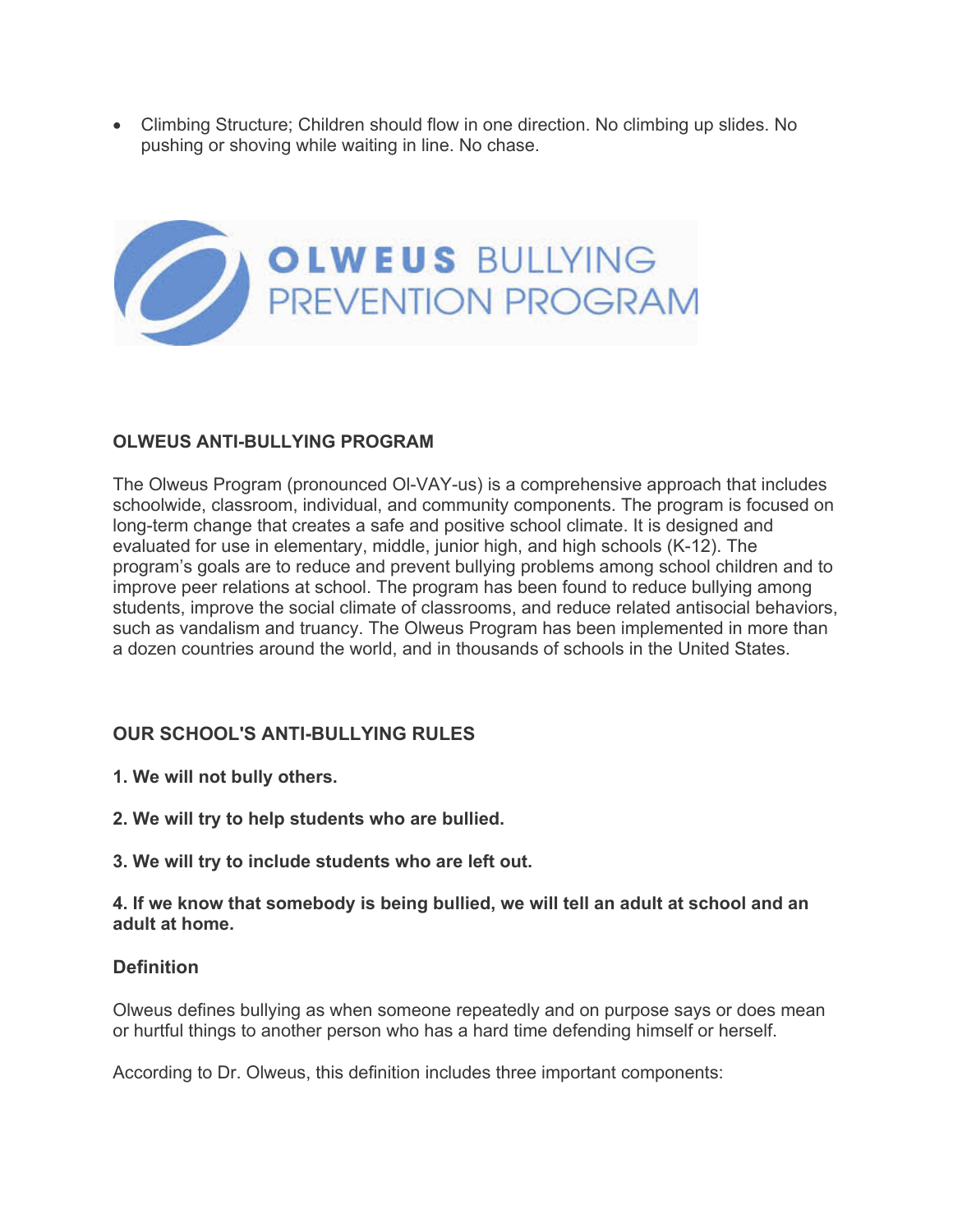- 1. Bullying is aggressive behavior that involves unwanted, negative actions.
- 2. Bullying often involves a pattern of behavior repeated over time.
- 3. Bullying involves an imbalance of power or strength.

# **Is it Bullying?**

 Bullying is a very serious word and offense, so it is important we know the difference between bullying and what is inappropriate behavior so we can use the word correctly.

- $\circ$  Rude: When someone says or does something unintentionally hurtful once
- $\circ$  Mean: When someone says or does something intentionally hurtful once
- o Bullying: When the same person says or does something intentionally hurtful, and they keep doing it, even when you tell them to stop or show that you're upset, and they have more power than you in some way

# **Types of Bullying**

Direct bullying involves a direct confrontation with a person and can include pushing, hitting, name calling, and taunting.

- $\circ$  Verbal bullying is any type of communication that causes harm to another (taunting, teasing, name-calling, extortion, threats).
- $\circ$  Physical bullying is harming a person or property (shoving, hitting, tripping, damaging a person's property).

Indirect bullying is a more subtle and covert act such as social isolation, spreading rumors, or exclusion.

- $\circ$  Relational aggression is harm to someone's self-esteem or group acceptance (rumor spreading, intentionally excluding someone).
- o Cyberbullying involves the use of technology to harass, make fun of, or intimidate another person (posting derogatory comments, using technology to spread rumors or make threatening comments).

## **Roles Students Play**

The three main groups that are affected by bullying are:

- o Students who are bullied those who are repeatedly exposed to negative actions from peers
- $\circ$  Students who bully those who repeatedly hurt another person on purpose
- o Bystanders those who see the bullying or know it is occurring